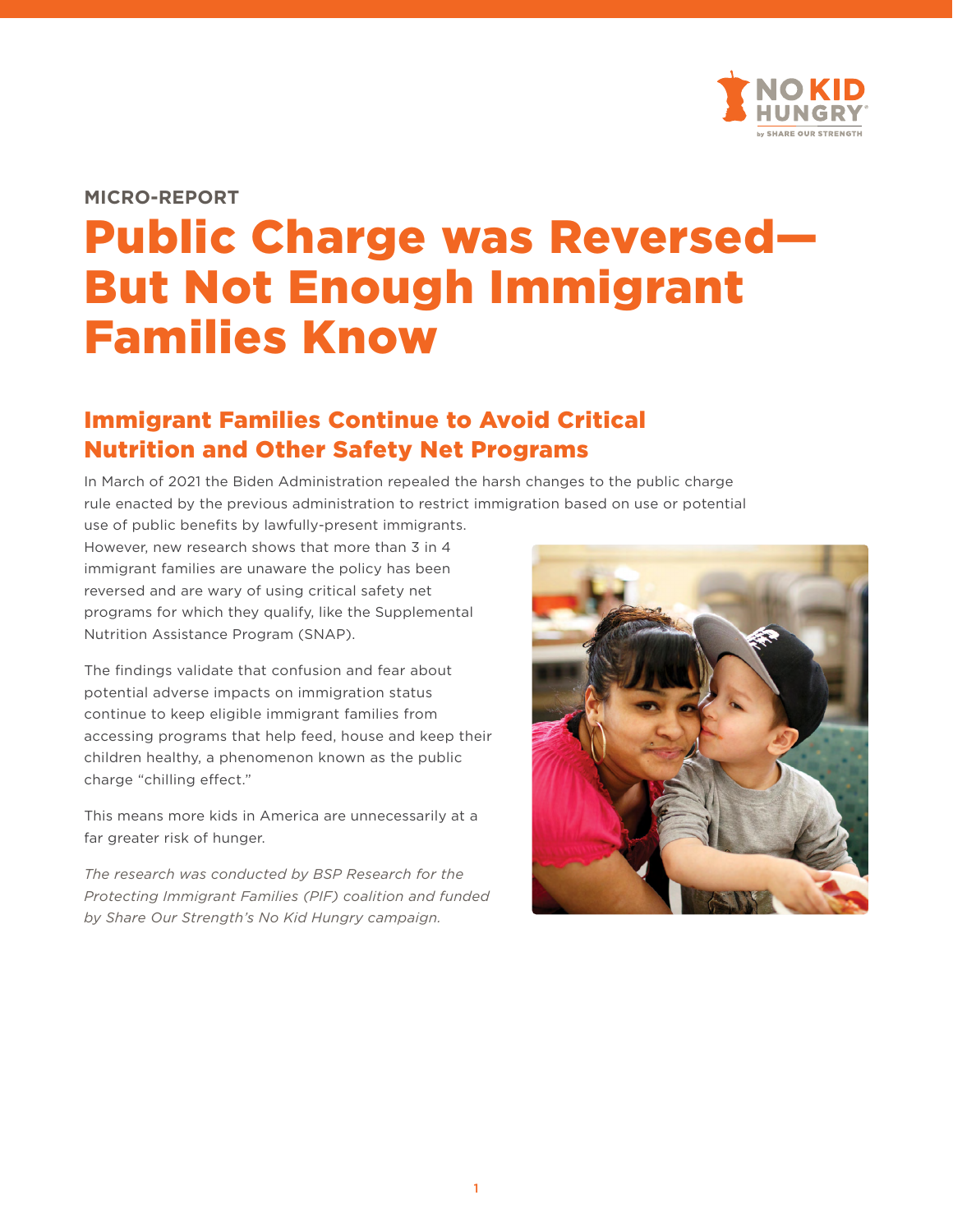## **About the Public Charge Rule**

"Public charge" is a determination used by U.S. immigration officials to refer to someone who is, or is likely to become, primarily dependent on the government by using cash welfare assistance such as Temporary Assistance for Needy Families (TANF) or federal assistance to pay for long-term institutional care under Medicaid. Being designated a "public charge" can negatively affect a prospective immigrant's application to enter the country and lawfullypresent immigrants living in the U.S. applying for legal permanent residency.

In 2018, the Trump administration moved to drastically expand the definition of "public charge" by including *both* cash and non-cash public benefits such as health care, food assistance and housing programs. The regulatory proposal was finalized in 2019, and it took effect enacting these changes one month before the COVID-19 pandemic hit the United States in 2020.

While the additional restrictions to this rule were reversed in March of 2021, the changes had a far-reaching impact, creating fear and confusion, and a chilling effect which began in 2018 when the changes were proposed. This chilling effect has kept many U.S. citizen kids, eligible immigrants and mixed-status families from applying for or participating in safety net programs, exacerbating the risk of hunger and poverty during and after the pandemic.

It's important to note that eligibility of federal safety net programs like SNAP and Medicaid is limited to U.S. citizens and green card holders with at least five years of permanent residency and who meet certain criteria.

## Mixed-Status Families

A mixed-status family is a family whose members include people with different citizenship or immigration statuses, and can include a family member who was born in the United States.

- More than 1 in 4 U.S. children have at least one immigrant parent.
- 7.6 million children who are citizens of the United States could experience the chilling effects of confusion about the public charge rule, according to Migration Policy Institute.
- Latinos and Asian American/Pacific Islanders (AAPI) are the two largest racial/ethnic immigrant groups and likely to be mostly impacted by the chilling effect of the public charge rule.
- Over 16 million people live in families that rely on benefits and include at least one Latino family member who is not a citizen. Another 3 million live in such families with at least one AAPI family member.

*Source: MPI: [U.S. Children Living with Immigrant Parents, MPI analysis](https://www.migrationpolicy.org/article/frequently-requested-statistics-immigrants-and-immigration-united-states#Children%20of%20Immigrants)*

 *[Millions Will Feel Chilling Effects of U.S. Public-Charge Rule That Is Also Likely](https://www.migrationpolicy.org/news/chilling-effects-us-public-charge-rule-commentary
)  [to Reshape Legal Immigration](https://www.migrationpolicy.org/news/chilling-effects-us-public-charge-rule-commentary
)*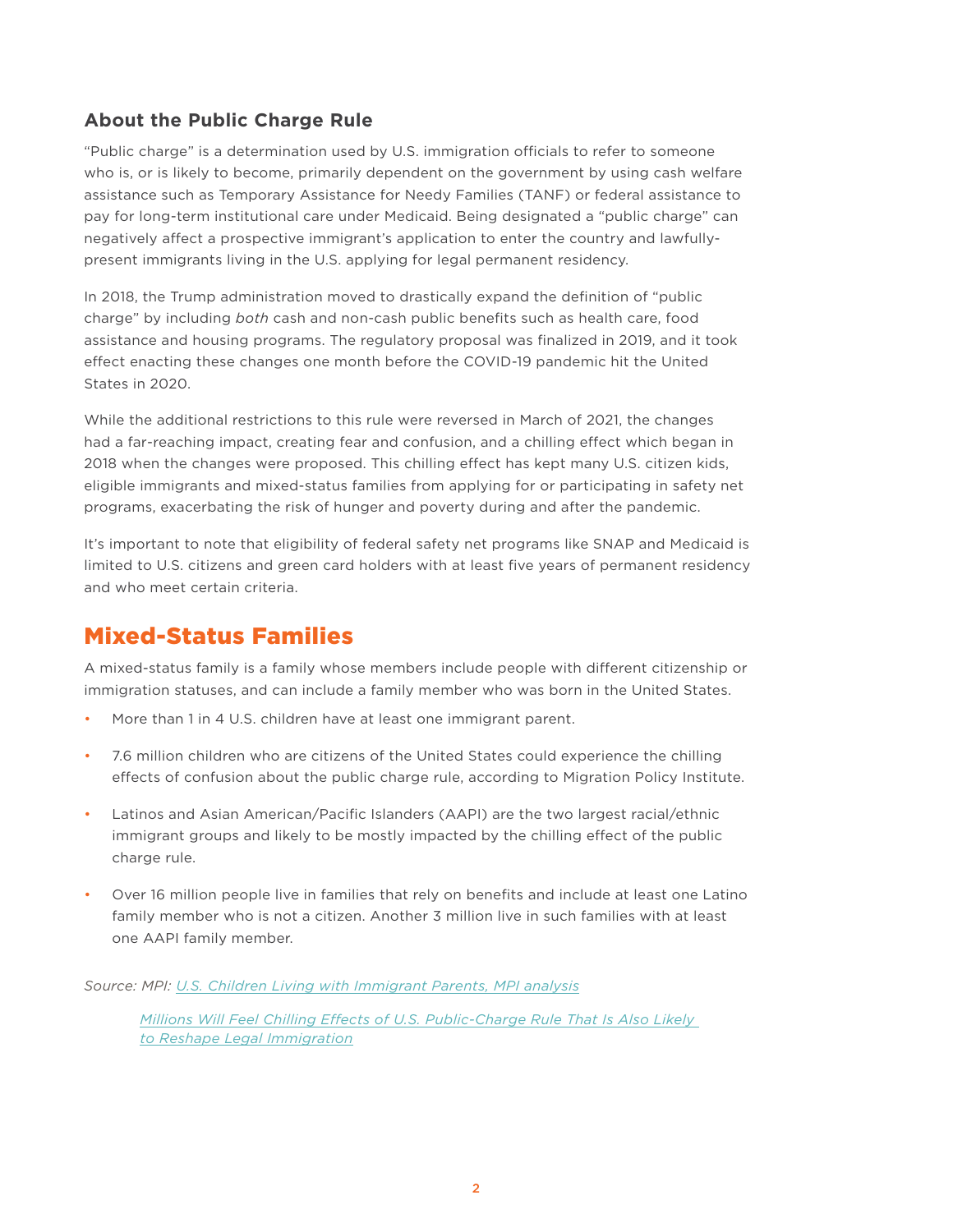## Findings

### **Awareness about the reversal of the public charge policy among Latino and AAPI mixed-status families is low**



**Only 22% of immigrant families "have heard a lot" about the most recent changes to the policy.** Awareness was especially low among AAPI communities (16% heard a lot) compared to Latino communities (27% heard a lot).

#### **Confusion and Fear Kept Families from Getting Help.**

• When asked about trying to get assistance during the COVID-19 pandemic, **nearly half (46%) of families who needed assistance did not apply for it due to concerns over immigration status.**

### **Belief that applying for assistance could cause immigration problems**

More than two-in-five respondents currently believe "applying for assistance programs could cause immigration problems,": **41% of respondents agreed that this statement was correct compared to only 25% who said it was incorrect and 34% said they don't know. Non-citizens were less likely to believe this statement was correct at 34%.**

This misbelief was even higher among U.S.-born respondents who have at least one family member who is not a U.S. citizen, with **47% believing applying for assistance could cause immigration problems.**



• *U.S.-born family members in mixed-status families often help their families navigate benefits programs. As such, U.S.-born and naturalized immigrants may be good messaging targets to let others in their mixed-status families know that safe access to nutrition and other safety net programs has been restored.*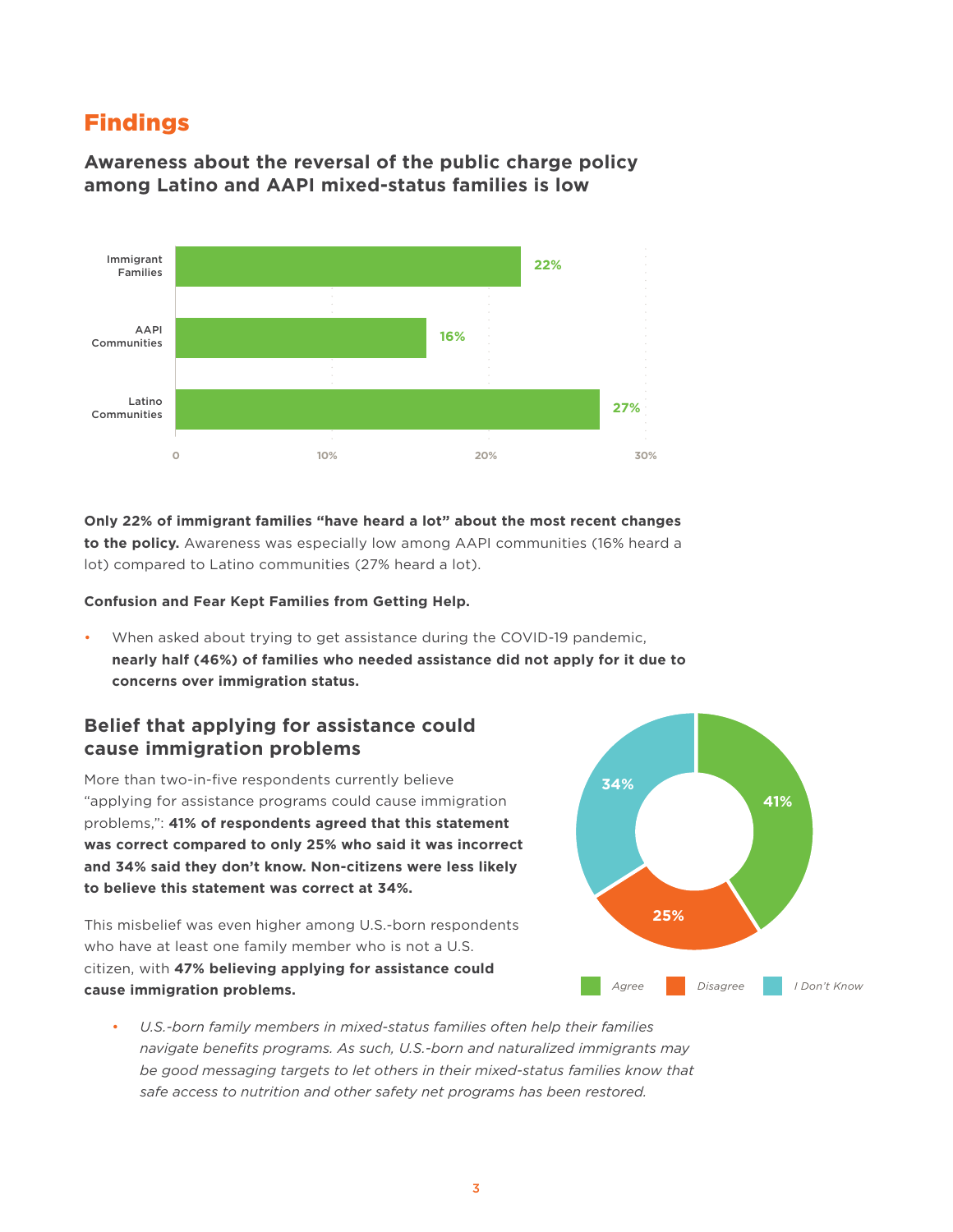#### **Awareness can make a difference**

#### **50% of the respondents said that knowledge about the reversal of the public charge rule made them more likely to use safety net programs when necessary.**

This is a powerful indicator of the need for more outreach to the immigrant community. The findings strongly suggest that not enough people have heard about this change in policy and their lack of knowledge is having a negative impact on their ability to get food, care and help.

#### **Trusted Sources of Information**

**Over half of respondents (59%) noted "TV news"** as a reliable source of information about immigration policy. The second most popular source was **"Facebook, social media, or online" (39%)** and **"Friends and family" (39%).**



This suggests that TV news continues to be a source immigrant families turn to for information about immigration policies but that digital media must be a large part of the tactical mix when it comes to outreach. The poll also finds that agencies themselves (federal and state) and community organizations and legal clinics are also trusted sources, so effective outreach must also reach families through these partnerships.

#### **The Bottom Line**

The pandemic, together with the previous administration's changes to the public charge rule became a double whammy for immigrant families and their children, widening pre-pandemic hunger disparities. As suspected, the consequences of this policy continue to harm the health and well-being of millions of kids—contributing to the spike of hunger in communities of color. According to USDA data, more than 1 in 5 Latino families with children faced hunger in 2020, a 28% rise from 2019.